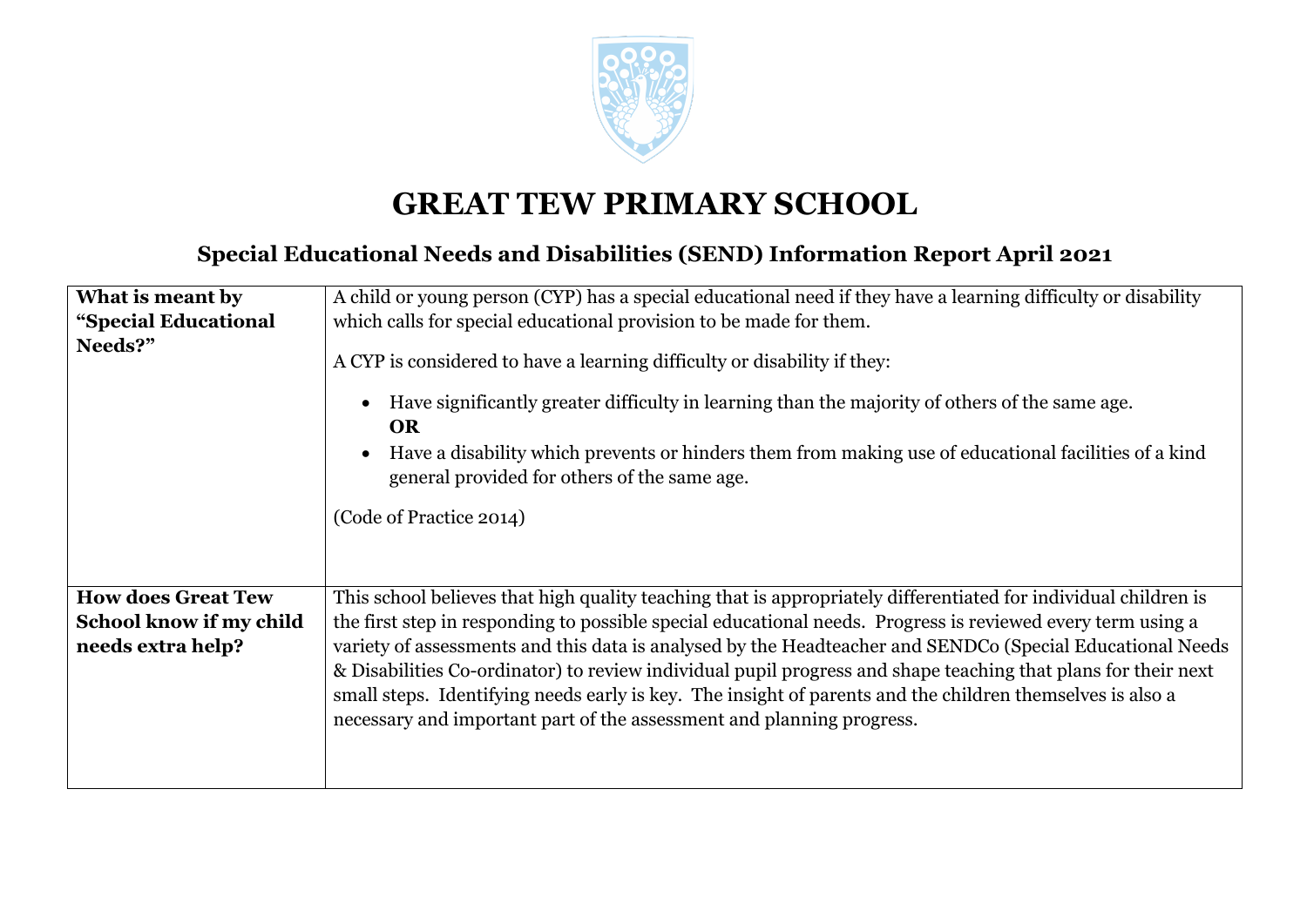| What happens if my<br>child is not making the<br>same progress as other<br>children? | If the school has concerns that a child is finding certain aspects of learning hard then we will bring together<br>all the information needed to get a more detailed picture of the child's needs. The school uses Oxfordshire<br>County Council's "Special Educational Needs Support in Oxfordshire Schools and Settings - Foundation<br>Years and Primary" handbook (2017) as a way of helping to identify SEND and determine what level of<br>support should be expected. This is intended to help all schools have the same approach, wherever they are<br>in Oxfordshire, and covers the four broad areas of SEND: |
|--------------------------------------------------------------------------------------|-------------------------------------------------------------------------------------------------------------------------------------------------------------------------------------------------------------------------------------------------------------------------------------------------------------------------------------------------------------------------------------------------------------------------------------------------------------------------------------------------------------------------------------------------------------------------------------------------------------------------|
|                                                                                      | Communication and interaction needs – this includes children who have speech and communication<br>difficulties including autistic spectrum conditions.<br>Cognition and learning needs - this includes children who have learning difficulties like dyslexia,<br>dyspraxia and dyscalculia.<br>Social, emotional and mental health needs<br>Sensory and/or physical needs - this includes children who have visual or hearing needs or a physical<br>disability that affects their learning.                                                                                                                            |
|                                                                                      | The school will always contact parents if we have a concern that a child may have a special educational need.<br>We work closely with parents and children to agree outcomes and how we will work together towards them.<br>For pupils that need SEND provision, the school operates a graduated response to their needs. This<br>acknowledges that some children will benefit from specific support from school or external agencies and as<br>such will be categorized as requiring SEND support. They will be placed on the school's SEND register, which<br>is monitored centrally by the local authority.          |
| What support is<br>available for a child with<br>identified SEND?                    | We offer a broad, balanced and differentiated curriculum for all children including those with SEND. If<br>additional support is required it will vary depending on the child's needs, but could include:<br>Use of individual, pair and small group activities to teach a specific skill.<br>$\bullet$<br>Access to suitable individual or small group intervention programmes.<br>Models, images and multisensory resources to promote understanding.<br>Any adaptations needed to the physical environment to help with access to learning.                                                                          |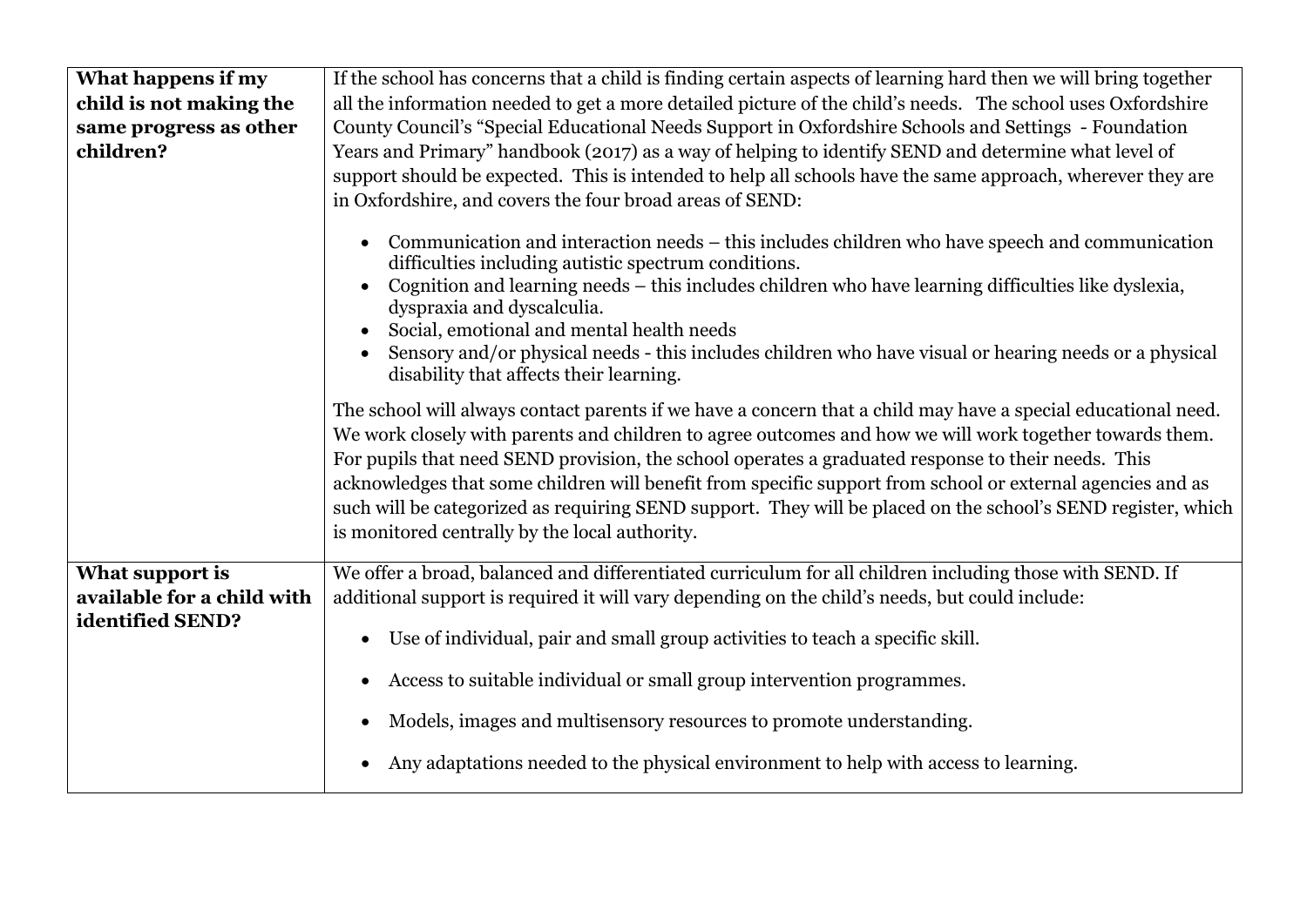| <b>What specific resources</b> | A range of support is available, which can be adapted to suit each individual child but might include:                                                                                                                              |
|--------------------------------|-------------------------------------------------------------------------------------------------------------------------------------------------------------------------------------------------------------------------------------|
| does this school offer?        | Communication and Interaction                                                                                                                                                                                                       |
|                                | language and social skills groups<br>Individual social stories                                                                                                                                                                      |
|                                | <b>Cognition and Learning</b>                                                                                                                                                                                                       |
|                                | Literacy:                                                                                                                                                                                                                           |
|                                | Letters and Sounds (individual or group)<br>Precision teaching (individual word reading)<br>Dyslexia intervention                                                                                                                   |
|                                | Mathematics:                                                                                                                                                                                                                        |
|                                | Individually tailored intervention to meet the specific needs of the child<br>5 Minute Maths Box (programme)<br>$\bullet$                                                                                                           |
|                                | Social, Emotional and Mental Health                                                                                                                                                                                                 |
|                                | Individual behaviour plan or pastoral support plan<br>Individual risk assessments<br>Planning for transition times<br>$\bullet$<br>Individual visual timetables<br>1:1 or group work with our Pastoral Support Adviser<br>$\bullet$ |
|                                | Sensory and/or Physical                                                                                                                                                                                                             |
|                                | Disabled toilet and changing facility<br>$\bullet$<br>Accessible building<br>Adaptation of resources or tasks as needed                                                                                                             |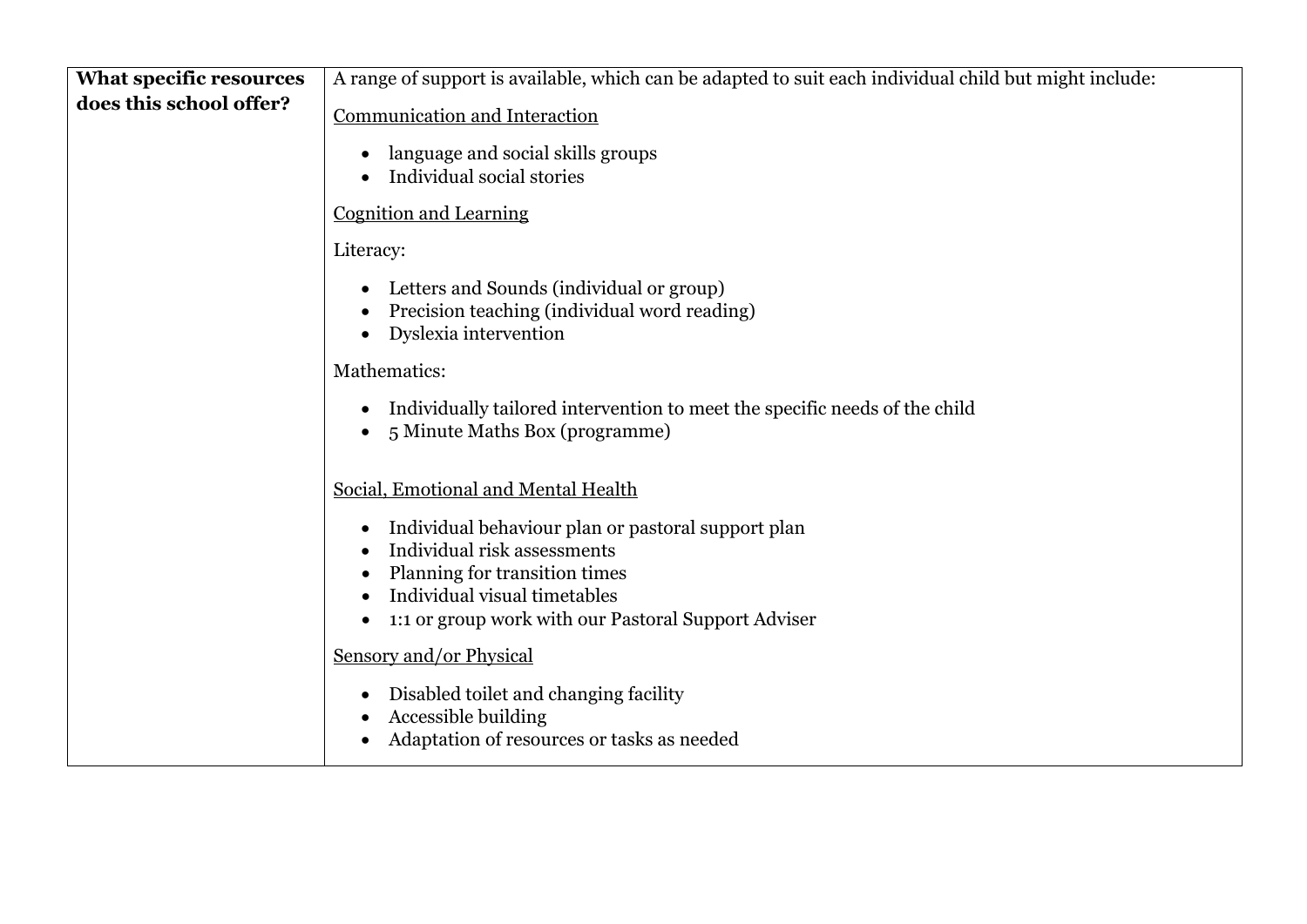| What specialist expertise    | There are members of staff within the school who have specific expertise in SEND and who are trained to                                                                                                                                                                                                                                                                                                                                                                                                                                                                                                                                                                                                                                                                                                                                                                                                                                                                                                                                                                                                                                                                                                                                                                                                                                                                                                                                                                                                                                                                             |
|------------------------------|-------------------------------------------------------------------------------------------------------------------------------------------------------------------------------------------------------------------------------------------------------------------------------------------------------------------------------------------------------------------------------------------------------------------------------------------------------------------------------------------------------------------------------------------------------------------------------------------------------------------------------------------------------------------------------------------------------------------------------------------------------------------------------------------------------------------------------------------------------------------------------------------------------------------------------------------------------------------------------------------------------------------------------------------------------------------------------------------------------------------------------------------------------------------------------------------------------------------------------------------------------------------------------------------------------------------------------------------------------------------------------------------------------------------------------------------------------------------------------------------------------------------------------------------------------------------------------------|
| does the school have         | support children and deliver particular intervention programmes. Additionally the school is able to draw on                                                                                                                                                                                                                                                                                                                                                                                                                                                                                                                                                                                                                                                                                                                                                                                                                                                                                                                                                                                                                                                                                                                                                                                                                                                                                                                                                                                                                                                                         |
| access to?                   | the services of a range of external professionals including:                                                                                                                                                                                                                                                                                                                                                                                                                                                                                                                                                                                                                                                                                                                                                                                                                                                                                                                                                                                                                                                                                                                                                                                                                                                                                                                                                                                                                                                                                                                        |
|                              | We buy in to the services of a Special Needs Advisory Support Teacher (SNAST) who visits the school<br>regularly and provides advice to the SENCo on meeting the needs of vulnerable learners. The SNAST<br>supports the school and teachers to develop effective inclusive teaching and SEND provision that<br>ensures best outcomes for vulnerable learners and raises attainment to 'close the gap' between<br>themselves and their peers.<br>Educational Psychologist (Directed by the Local Authority to carry out statutory work)<br>$\bullet$<br>Special Educational Needs Support Service (SENSS). This includes the Physical Disability Team,<br>Visual Impairment Team, Hearing Impairment Team, Communication and Interaction Team.<br>The Integrated Therapies Team. This includes Physiotherapy, Occupational Therapy and Speech and<br>Language Therapy.<br>Our Pastoral Support Adviser (a trained member of staff who offers pastoral support to both parents<br>and children).<br>SEND ICT and Augmentative and Alternative Communication Team.<br>$\bullet$<br><b>School Health Nurse</b><br>PCAMHS (Primary Child and Adolescent Mental Health Service)<br>$\bullet$<br>CAHBS (Child and Adolescent Harmful Behaviours Service)<br>The Hub (early intervention team / social services)<br>$\bullet$<br>Both the school and parents/carers can access a wider array of services by searching through the Local<br>Authority's Local Offer. Please follow the web links at the end of this document to access information and<br>support from the local authority. |
| How are pupils with          | All pupils are included in activities and trips following risk assessments where needed and in accordance with                                                                                                                                                                                                                                                                                                                                                                                                                                                                                                                                                                                                                                                                                                                                                                                                                                                                                                                                                                                                                                                                                                                                                                                                                                                                                                                                                                                                                                                                      |
| <b>SEND helped to access</b> | duties under the Equalities Act 2010. We talk to parents and young people when planning trips so that                                                                                                                                                                                                                                                                                                                                                                                                                                                                                                                                                                                                                                                                                                                                                                                                                                                                                                                                                                                                                                                                                                                                                                                                                                                                                                                                                                                                                                                                               |
| activities outside of the    | everyone is clear about what will happen.                                                                                                                                                                                                                                                                                                                                                                                                                                                                                                                                                                                                                                                                                                                                                                                                                                                                                                                                                                                                                                                                                                                                                                                                                                                                                                                                                                                                                                                                                                                                           |
| classroom?                   |                                                                                                                                                                                                                                                                                                                                                                                                                                                                                                                                                                                                                                                                                                                                                                                                                                                                                                                                                                                                                                                                                                                                                                                                                                                                                                                                                                                                                                                                                                                                                                                     |
|                              |                                                                                                                                                                                                                                                                                                                                                                                                                                                                                                                                                                                                                                                                                                                                                                                                                                                                                                                                                                                                                                                                                                                                                                                                                                                                                                                                                                                                                                                                                                                                                                                     |
|                              |                                                                                                                                                                                                                                                                                                                                                                                                                                                                                                                                                                                                                                                                                                                                                                                                                                                                                                                                                                                                                                                                                                                                                                                                                                                                                                                                                                                                                                                                                                                                                                                     |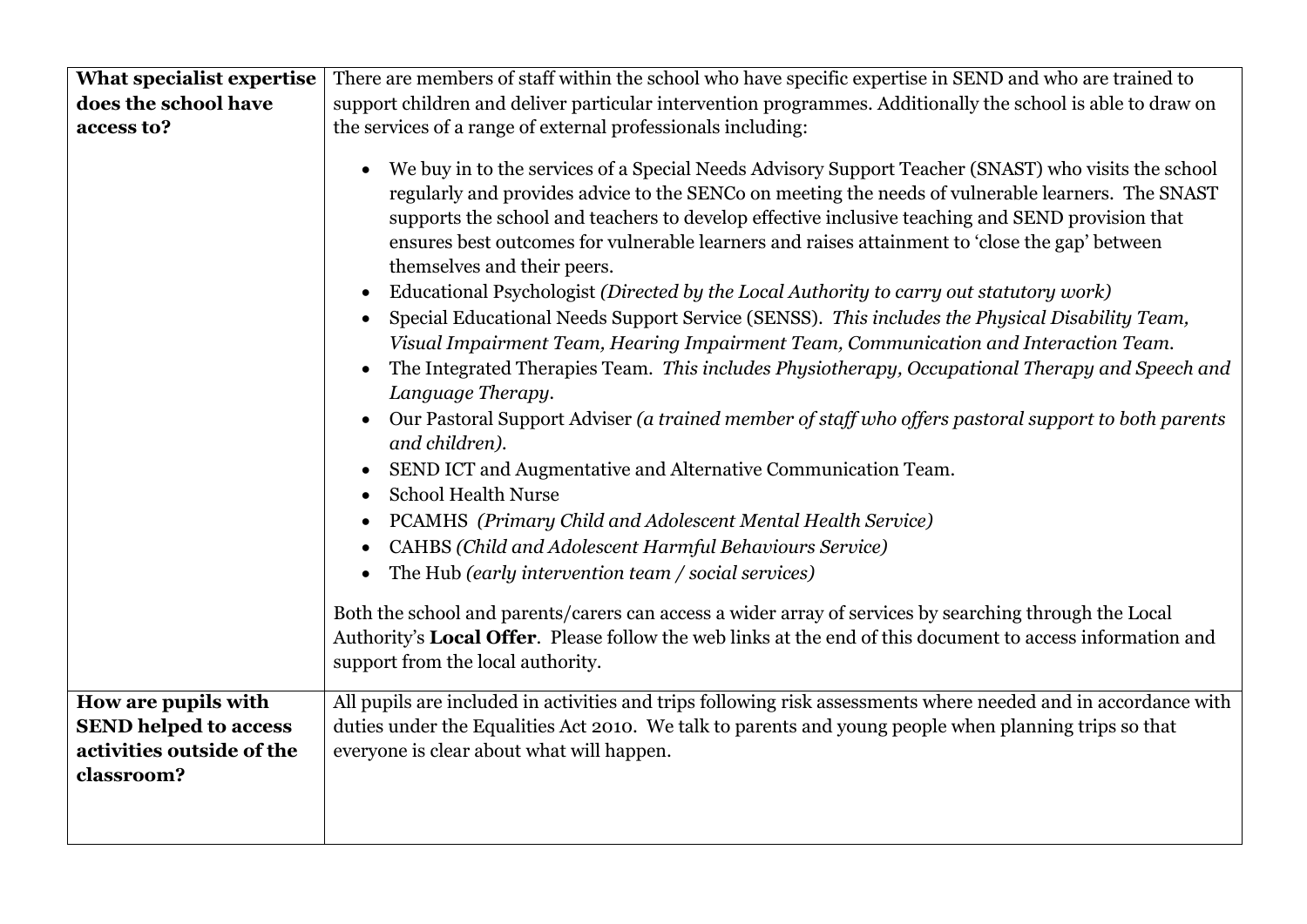| How is a pupil with<br><b>SEND</b> monitored to<br>ensure they are making<br>progress? | All pupils on the SEND register will have an individual Pupil Profile that clearly states strengths and<br>weaknesses and the relevant strategies and interventions needed to work towards achieving personal<br>outcomes. These pupil profiles are reviewed and updated with parents and pupils three times a year and the<br>rates of progress made will inform what the next steps will be in their learning.<br>The school also monitors the quality and effectiveness of individual and group interventions by scrutinising<br>practice through lesson observations and provision management of intervention plans.                                                  |
|----------------------------------------------------------------------------------------|---------------------------------------------------------------------------------------------------------------------------------------------------------------------------------------------------------------------------------------------------------------------------------------------------------------------------------------------------------------------------------------------------------------------------------------------------------------------------------------------------------------------------------------------------------------------------------------------------------------------------------------------------------------------------|
| Who is responsible for<br><b>SEND</b> in the school?                                   | The day to day management of SEND is the responsibility of the Headteacher and SENCo. They manage and<br>monitor provision for children with SEND.<br>The Headteacher is Mrs Lucy Miles and the SENCo is Mrs Sarah Butler. They may be contacted via the<br>school office:<br>office.2104@great-tew.oxon.sch.uk<br>Telephone: 01608 683642<br>The school governor with responsibility for SEND is Naomi Roberts. The SEND governor regularly meets<br>with the SENCo and reports back to the full governing body.<br>The school's SEND policy can be found on the school website, along with the governors' annual SEND report<br>to parents.<br>www.greattewschool.co.uk |
| If I have a concern<br>regarding SEND, who do<br>I go to?                              | In the first instance it is always best to discuss any concerns you have about your child with their class<br>teacher. If issues remain unresolved, then the matter should be referred to the Headteacher/SENCo.                                                                                                                                                                                                                                                                                                                                                                                                                                                          |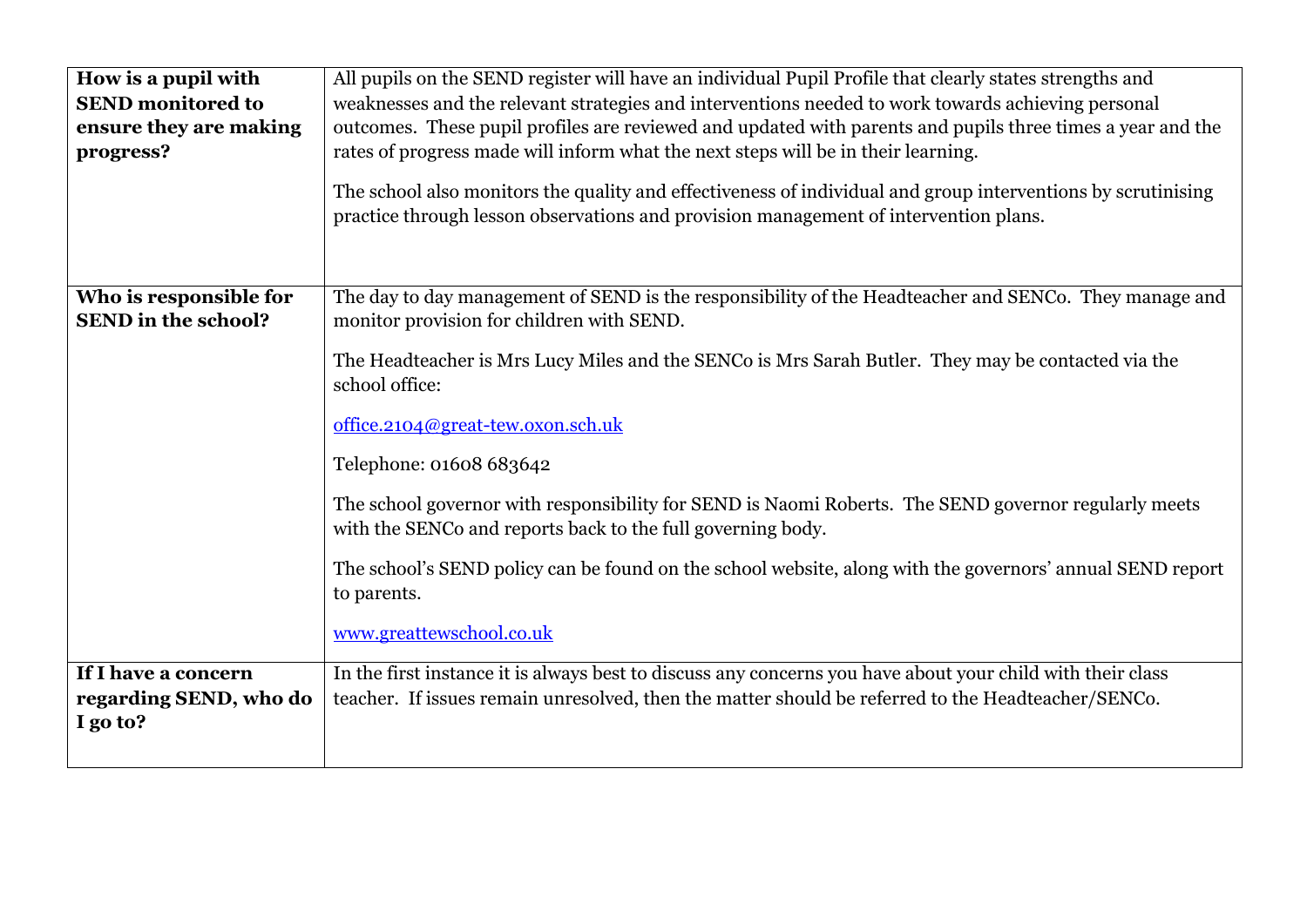| What is an Education,<br><b>Health and Care Plan</b><br>(EHCP)? | Statements of SEND have been replaced by a single "Education, Health and Care Plan" (EHCP) for children<br>and young people with the most complex needs. The creation and delivery of an ECHP will be led by the<br>Local Authority, with schools developing and reviewing plans and provision with parents. |
|-----------------------------------------------------------------|--------------------------------------------------------------------------------------------------------------------------------------------------------------------------------------------------------------------------------------------------------------------------------------------------------------|
| <b>How will Great Tew</b>                                       | When children with SEND move from Great Tew to another school, detailed planning for the transition will                                                                                                                                                                                                     |
| <b>School prepare and</b>                                       | involve the class teacher, teaching assistant and SENCo. Supported visits to the new school are always                                                                                                                                                                                                       |
| support my child when                                           | encouraged. There will be meetings and telephone conversations between parents, class teachers the SENCo                                                                                                                                                                                                     |
| they transfer to a new                                          | and new school staff wherever possible.                                                                                                                                                                                                                                                                      |
| school?                                                         | If a child has an EHCP, the staff from the new school will be invited to attend the final Annual or Interim<br>review to ensure that suitable ongoing targets are set, and that they fully understand the teaching styles and<br>method that best suit the child.                                            |

## **Useful web links**

Oxfordshire County Council's guidance "Identifying and supporting Special Educational Needs in Oxfordshire schools and settings" may be found at:

https://www.oxfordshire.gov.uk/cms/sites/default/files/folders/documents/childreneducationandfamilies/educationandlearning/specialedu cationalneeds/SEND/CompilationFoundationYearsandPrimary.pdf

For information about a range of specialist support services go to the Oxfordshire Count Council SEND web pages at:

https://www.oxfordshire.gov.uk/residents/children-education-and-families/education-and-learning/special-educational-needs-anddisability-local-offer/support-children-5-16

If you'd like impartial advice from Oxfordshire's Special Educational Needs and Disability Information Advice and Support Service (SENDIASS) contact:

https://www.oxfordshire.gov.uk/residents/children-education-and-families/education-and-learning/special-educational-needs-anddisability-local-offer/information-advice-and-support-parents-and-children-about-sen/sendiass-oxfordshire